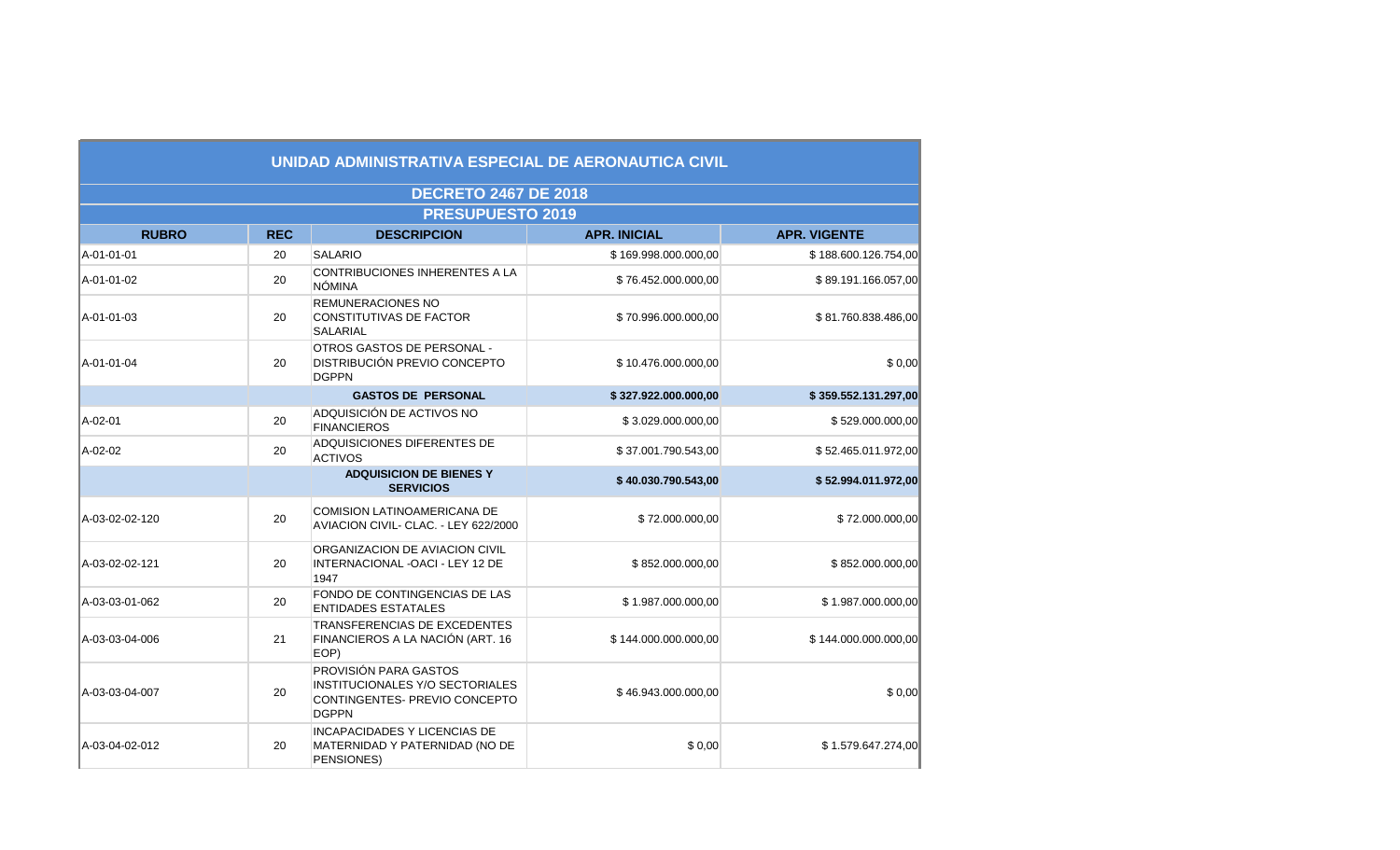| A-03-10-01-001 | 20 | <b>SENTENCIAS</b>                                                                                                                                            | \$23.333.000.000,00  | \$12.333.000.000,00  |
|----------------|----|--------------------------------------------------------------------------------------------------------------------------------------------------------------|----------------------|----------------------|
| A-03-10-01-002 | 20 | <b>CONCILIACIONES</b>                                                                                                                                        | \$0,00               | \$8.000.000.000,00   |
| A-03-10-01-003 | 20 | <b>LAUDOS ARBITRALES</b>                                                                                                                                     | \$0,00               | \$3.000.000.000,00   |
|                |    | <b>TRANSFERENCIAS CORRIENTES</b>                                                                                                                             | \$217.187.000.000,00 | \$171.823.647.274,00 |
| A-05-01-02-007 | 20 | SERVICIOS FINANCIEROS Y<br>SERVICIOS CONEXOS, SERVICIOS<br>INMOBILIARIOS Y SERVICIOS DE<br><b>LEASING</b>                                                    | \$21.739.000.000,00  | \$21.739.000.000,00  |
|                |    | <b>GASTOS DE COMERCIALIZACIÓN Y</b><br><b>PRODUCCIÓN</b>                                                                                                     | \$21.739.000.000,00  | \$21.739.000.000,00  |
| A-08-01        | 20 | <b>IMPUESTOS</b>                                                                                                                                             | \$157.000.000,00     | \$157.000.000,00     |
| A-08-03        | 20 | <b>TASAS Y DERECHOS</b><br><b>ADMINISTRATIVOS</b>                                                                                                            | \$0,00               | \$0,00               |
| A-08-04-01     | 20 | CUOTA DE FISCALIZACIÓN Y<br><b>AUDITAJE</b>                                                                                                                  | \$1.423.000.000,00   | \$2.193.000.000,00   |
| A-08-05        | 20 | MULTAS, SANCIONES E INTERESES<br><b>DE MORA</b>                                                                                                              | \$0,00               | \$0,00               |
|                |    | <b>GASTOS POR TRIBUTOS, MULTAS,</b><br><b>SANCIONES E INTÉRESES DE MORA</b>                                                                                  | \$1.580.000.000,00   | \$2.350.000.000,00   |
|                |    | <b>TOTAL FUNCIONAMIENTO</b>                                                                                                                                  | \$608.458.790.543,00 | \$608.458.790.543,00 |
| B-10-01-03     | 20 | OTRAS CUENTAS POR PAGAR                                                                                                                                      | \$1.207.000.000,00   | \$1.207.000.000,00   |
| B-10-02-03     | 20 | OTRAS CUENTAS POR PAGAR                                                                                                                                      | \$109.000.000,00     | \$109.000.000,00     |
|                |    | <b>SERVICIO DE LA DEUDA</b><br><b>PÚBLICA</b>                                                                                                                | \$1.316.000.000,00   | \$1.316.000.000,00   |
| C-2403-0600-25 | 20 | CONSOLIDACIÓN DEL AEROPUERTO<br>EL DORADO CIUDAD REGIÓN<br>BOGOTÁ, CUNDINAMARCA                                                                              | \$88.000.000.000,00  | \$88.000.000.000,00  |
| C-2403-0600-26 | 20 | MEJORAMIENTO DE LOS SERVICIOS<br>AEROPORTUARIOS Y A LA<br>NAVEGACIÓN AÉREA DEL<br>AEROPUERTO INTERNACIONAL<br>ALFONSO BONILLA ARAGÓN DE LA<br>CIUDAD DE CALI | \$24.200.000.000,00  | \$24.200.000.000,00  |
| C-2403-0600-27 | 20 | MEJORAMIENTO DE LOS SERVICIOS<br>AEROPORTUARIOS Y A LA<br>NAVEGACIÓN AÉREA DEL<br>AEROPUERTO JOSÉ MARÍA CÓRDOVA<br>DE LA CIUDAD DE RIONEGRO                  | \$24.000.000.000,00  | \$24.000.000.000,00  |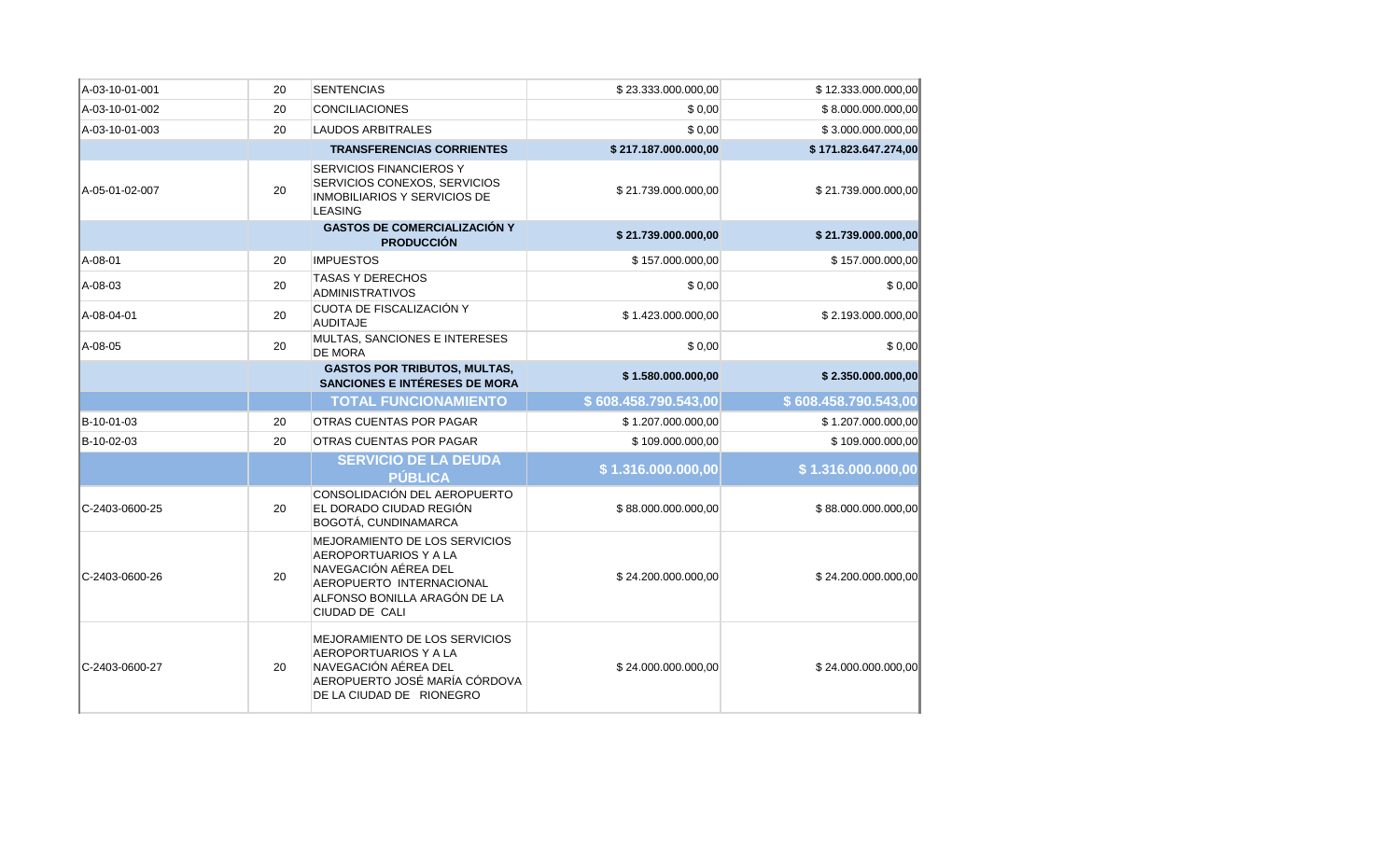| C-2403-0600-28 | 20 | MEJORAMIENTO DE LOS SERVICIOS<br>AEROPORTUARIOS Y A LA<br>NAVEGACIÓN AÉREA DEL<br>AEROPUERTO ALMIRANTE PADILLA<br>DE RIOHACHA                                                | \$17.000.000.000,00 | \$17.000.000.000,00 |
|----------------|----|------------------------------------------------------------------------------------------------------------------------------------------------------------------------------|---------------------|---------------------|
| C-2403-0600-29 | 20 | MEJORAMIENTO DE LOS SERVICIOS<br>AEROPORTUARIOS Y A LA<br>NAVEGACIÓN AÉREA DEL<br>AEROPUERTO RAFAEL NÚÑEZ DE<br>CARTAGENA                                                    | \$9.000.000.000,00  | \$9.000.000.000,00  |
| C-2403-0600-30 | 20 | MEJORAMIENTO DE LOS SERVICIOS<br>AEROPORTUARIOS Y A LA<br>NAVEGACIÓN AÉREA DEL<br>AEROPUERTO INTERNACIONAL SIMÓN<br>BOLÍVAR DE LA CIUDAD DE SANTA<br><b>MARTA</b>            | \$16.000.000.000,00 | \$16.000.000.000,00 |
| C-2403-0600-31 | 20 | MEJORAMIENTO DE LOS SERVICIOS<br>AEROPORTUARIOS Y A LA<br>NAVEGACIÓN AÉREA DEL<br>AEROPUERTO ANTONIO NARIÑO DE<br><b>PASTO</b>                                               | \$23.000.000.000,00 | \$23.000.000.000,00 |
| C-2403-0600-32 | 20 | MEJORAMIENTO DE LOS SERVICIOS<br>AEROPORTUARIOS Y A LA<br>NAVEGACIÓN AÉREA DEL<br>AEROPUERTO LUIS GERARDO TOVAR<br>DE BUENAVENTURA                                           | \$20.000.000.000,00 | \$20.000.000.000,00 |
| C-2403-0600-33 | 20 | <b>MEJORAMIENTO DE LOS SERVICIOS</b><br>AEROPORTUARIOS Y A LA<br>NAVEGACIÓN AÉREA DE LOS<br>AEROPUERTOS GUSTAVO ROJAS<br>PINILLA Y EL EMBRUJO DE SAN<br>ANDRES Y PROVIDENCIA | \$30.000.000.000,00 | \$30.000.000.000,00 |
| C-2403-0600-34 | 20 | MEJORAMIENTO DE LOS SERVICIOS<br>AEROPORTUARIOS Y A LA<br>NAVEGACIÓN AÉREA DEL<br>AEROPUERTO SAN LUIS DE IPIALES                                                             | \$20.622.000.000,00 | \$20.622.000.000,00 |
| C-2403-0600-35 | 20 | MEJORAMIENTO DE LOS SERVICIOS<br>AEROPORTUARIOS Y A LA<br>NAVEGACIÓN AÉREA DEL<br>AEROPUERTO CAMILO DAZA DE LA<br>CIUDAD DE CÚCUTA                                           | \$14.000.000.000,00 | \$14.000.000.000,00 |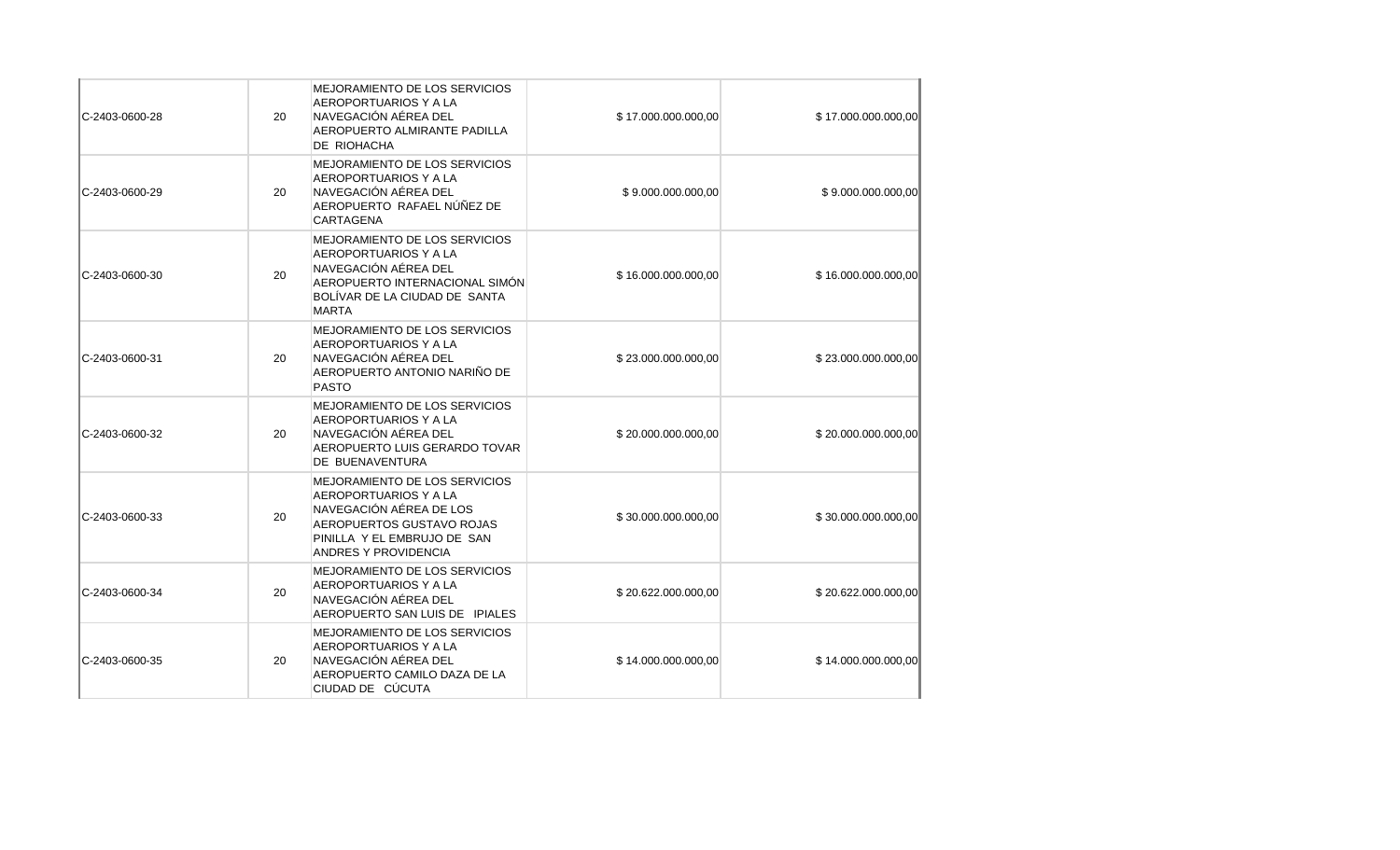| C-2403-0600-36  | 20 | MEJORAMIENTO DE LOS SERVICIOS<br>AEROPORTUARIOS Y A LA<br>NAVEGACIÓN AÉREA DEL<br>AEROPUERTO PALONEGRO DE<br><b>BUCARAMANGA</b>                         | \$18.000.000.000,00 | \$18.000.000.000,00 |
|-----------------|----|---------------------------------------------------------------------------------------------------------------------------------------------------------|---------------------|---------------------|
| C-2403-0600-37  | 20 | MEJORAMIENTO DE LOS SERVICIOS<br>AEROPORTUARIOS Y A LA<br>NAVEGACIÓN AÉREA DEL<br>AEROPUERTO ALFREDO VASQUEZ<br>COBO DE LA CIUDAD DE LETICIA            | \$39.000.000.000,00 | \$39.000.000.000,00 |
| IC-2403-0600-38 | 21 | <b>APOYO A LAS ENTIDADES</b><br>TERRITORIALES PARA EL<br><b>FORTALECIMIENTO DE LA</b><br><b>INFRAESTRUCTURA DE TRANSPORTE</b><br>AÉREO A NIVEL NACIONAL | \$10.000.000.000,00 | \$10.000.000.000,00 |
| C-2403-0600-39  | 20 | MEJORAMIENTO DE LOS SERVICIOS<br>AEROPORTUARIOS Y A LA<br>NAVEGACIÓN AÉREA DEL<br>AEROPUERTO GUILLERMO LEON<br>VALENCIA DE POPAYÁN                      | \$29.000.000.000,00 | \$29.000.000.000,00 |
| C-2403-0600-40  | 20 | MEJORAMIENTO DE LOS SERVICIOS<br>AEROPORTUARIOS Y A LA<br>NAVEGACIÓN AÉREA DEL<br>AEROPUERTO YARIGUIES DE LA<br>CIUDAD DE BARRANCABERMEJA               | \$17.000.000.000,00 | \$17.000.000.000,00 |
| C-2403-0600-41  | 20 | MEJORAMIENTO DE LOS SERVICIOS<br>AEROPORTUARIOS Y A LA<br>NAVEGACIÓN AÉREA DEL<br>AEROPUERTO ALFONSO LÓPEZ<br>PUMAREJO DE VALLEDUPAR                    | \$10.000.000.000,00 | \$10.000.000.000,00 |
| C-2403-0600-42  | 21 | MEJORAMIENTO DE LOS SERVICIOS<br>AEROPORTUARIOS Y A LA<br>NAVEGACIÓN AÉREA DE LA REGIÓN<br>VALLE DEL CAUCA                                              | \$16.000.000.000,00 | \$16.000.000.000,00 |
| C-2403-0600-43  | 21 | MEJORAMIENTO DE LOS SERVICIOS<br>AEROPORTUARIOS Y A LA<br>NAVEGACIÓN AÉREA DE LA REGIÓN<br><b>META</b>                                                  | \$22.000.000.000,00 | \$22.000.000.000,00 |
| C-2403-0600-44  | 20 | MEJORAMIENTO DE LOS SERVICIOS<br>AEROPORTUARIOS Y A LA<br>NAVEGACIÓN AÉREA DEL<br>AEROPUERTO INTERNACIONAL EL<br>EDÉN DE LA CIUDAD DE ARMENIA           | \$38.000.000.000,00 | \$38.000.000.000,00 |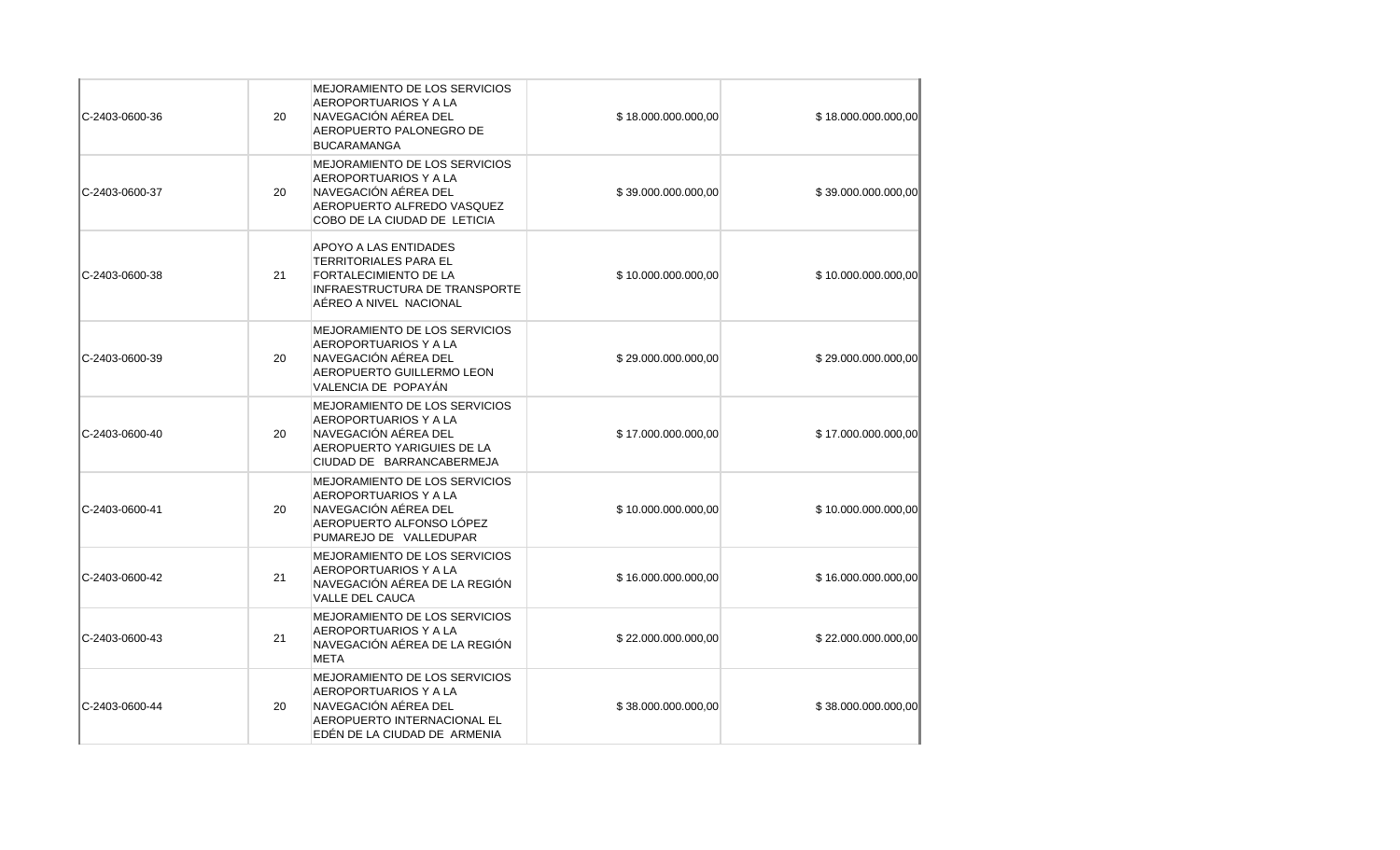| C-2403-0600-45  | 20 | <b>MEJORAMIENTO DE LOS SERVICIOS</b><br>AEROPORTUARIOS Y A LA<br>NAVEGACIÓN AÉREA DEL<br>AEROPUERTO EL ALCARAVAN DE<br><b>YOPAL</b>                                     | \$15.400.000.000,00  | \$15.400.000.000,00  |
|-----------------|----|-------------------------------------------------------------------------------------------------------------------------------------------------------------------------|----------------------|----------------------|
| IC-2403-0600-46 | 20 | <b>MEJORAMIENTO DE LOS SERVICIOS</b><br>AEROPORTUARIOS Y A LA<br>NAVEGACIÓN AÉREA DE LA REGIÓN<br><b>CUNDINAMARCA</b>                                                   | \$10.772.700.000,00  | \$10.772.700.000,00  |
| C-2403-0600-46  | 21 | MEJORAMIENTO DE LOS SERVICIOS<br>AEROPORTUARIOS Y A LA<br>NAVEGACIÓN AÉREA DE LA REGIÓN<br><b>CUNDINAMARCA</b>                                                          | \$27.227.300.000,00  | \$27.227.300.000,00  |
| C-2403-0600-47  | 21 | MEJORAMIENTO DE LOS SERVICIOS<br>AEROPORTUARIOS Y A LA<br>NAVEGACIÓN AÉREA DE LA REGIÓN<br><b>NORTE DE SANTANDER</b>                                                    | \$22.000.000.000,00  | \$22.000.000.000,00  |
| IC-2403-0600-48 | 20 | MEJORAMIENTO DE LOS SERVICIOS<br>AEROPORTUARIOS Y A LA<br>NAVEGACIÓN AÉREA DE LA REGIÓN<br>ATLÁNTICO                                                                    | \$18.000.000.000,00  | \$18.000.000.000,00  |
| IC-2403-0600-48 | 21 | <b>MEJORAMIENTO DE LOS SERVICIOS</b><br>AEROPORTUARIOS Y A LA<br>NAVEGACIÓN AÉREA DE LA REGIÓN<br><b>ATLÁNTICO</b>                                                      | \$14.000.000.000,00  | \$14.000.000.000,00  |
| C-2403-0600-49  | 11 | <b>MEJORAMIENTO DE LOS SERVICIOS</b><br>AEROPORTUARIOS Y A LA<br>NAVEGACIÓN AÉREA DE LA REGIÓN<br><b>ANTIOQUIA</b>                                                      | \$100.000.000.000,00 | \$100.000.000.000,00 |
| C-2403-0600-49  | 21 | MEJORAMIENTO DE LOS SERVICIOS<br>AEROPORTUARIOS Y A LA<br>NAVEGACIÓN AÉREA DE LA REGIÓN<br><b>ANTIOQUIA</b>                                                             | \$22.000.000.000,00  | \$22.000.000.000,00  |
| C-2403-0600-50  | 20 | IMPLEMENTACIÓN DE ESTRATEGIAS<br>PARA EL DESARROLLO DE LA<br>INDUSTRIA AÉREA RPAS EN<br>COLOMBIA A NIVEL NACIONAL                                                       | \$10.000.000.000,00  | \$10.000.000.000,00  |
| C-2403-0600-51  | 20 | FORTALECIMIENTO DEL SISTEMA DE<br>NAVEGACIÓN AÉREA NACIONAL                                                                                                             | \$108.644.000.000,00 | \$108.644.000.000,00 |
| C-2403-0600-52  | 20 | FORMACIÓN DEL RECURSO HUMANO<br><b>ESPECIALIZADO Y</b><br>PROFESIONALIZADO EN ÁREAS<br>RELACIONADAS CON LA SEGURIDAD<br>OPERACIONAL Y DE LA AVIACIÓN<br>CIVIL. NACIONAL | \$10.038.000.000,00  | \$10.038.000.000,00  |